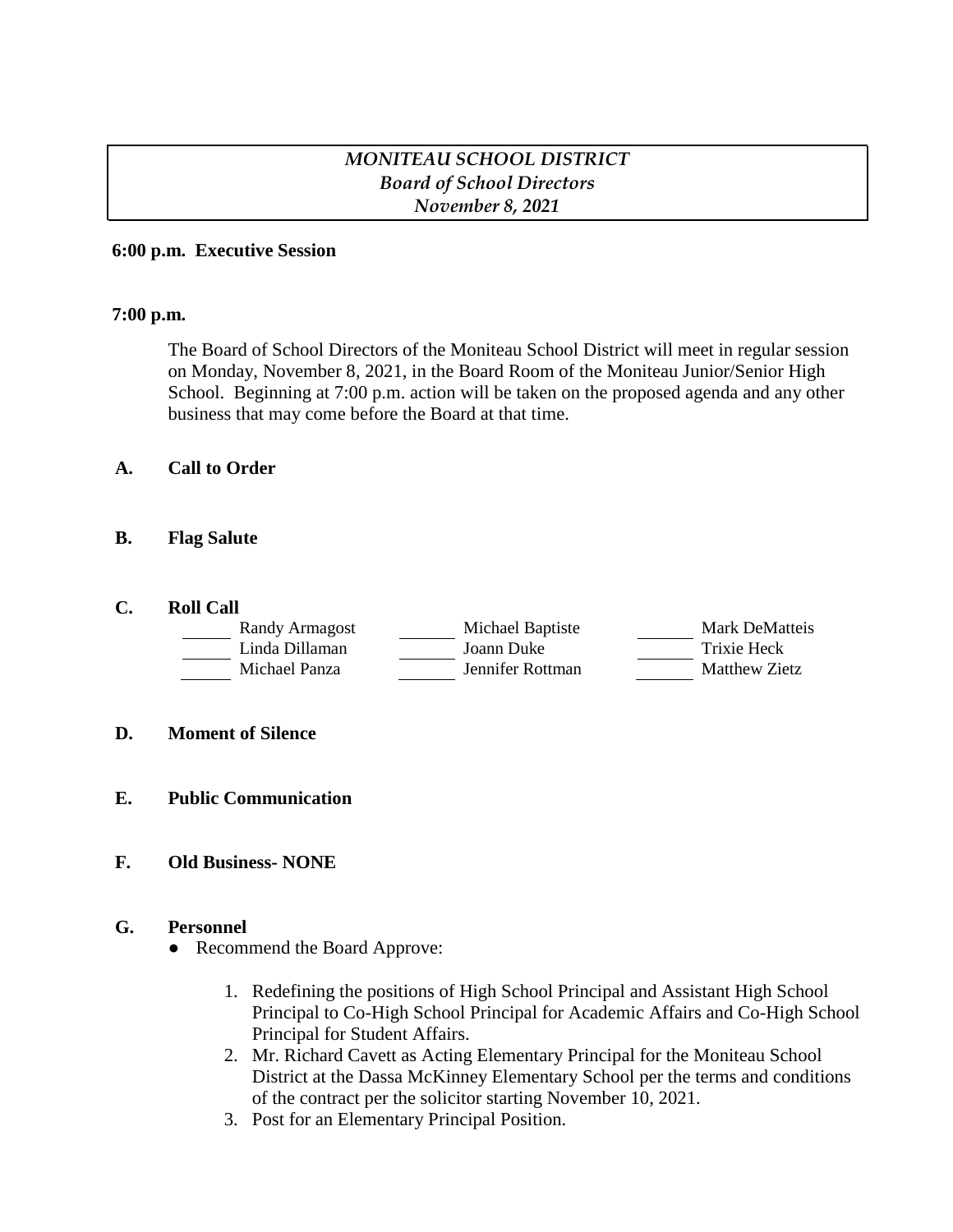- 4. Tammy Pisor as a cleaning/custodial substitute for the 2021-2022 school year, pending receipt of all necessary paperwork.
- 5. Andrew Puncheon as an ACT 86 Substitute Teacher for the 2021-2022 school year, pending receipt of all necessary paperwork.
- 6. Jacqueline Kunkel as an Athletic Department Volunteer for the 2021-2022 school year, pending receipt of all necessary paperwork.
- 7. Amy Trezona at Moniteau High School and Nathan McCollough at Dassa McKinney Elementary as Virtual Facilitators for the 2021-2022 school year.
- 8. The following extended school day staff. They will work 6.25 hours per week and be compensated at \$40.00 per hourly rate.

| Susan Harris                            |
|-----------------------------------------|
| Cindy Long                              |
| Ross Martin                             |
| Amanda Negley                           |
| Justin Will                             |
| David Wingenbach                        |
| Carol Callender-substitute or as needed |
| Amy Wingenbach substitute or as needed  |
| Amy Baptiste-substitute or as needed    |

- 9. FMLA for employee # E-21-13.
- 10. Resignation of Kristen Donelson as Visual Instructor.

| Motion | Second | ote |
|--------|--------|-----|
|--------|--------|-----|

## **H. Miscellaneous New Business**

- Recommend the Board Approve:
	- 1. Second Reading of revised Policy 203 (Immunizations and Communicable Diseases).
	- 2. Permission for the School Police Officers to issue non-traffic citations. Approval was given by the Safety committee Members.
	- 3. Placement of Student # P-21-11.
	- 4. Placement of Student # P-21-12.
	- 5. The list of chromebook devices as surplus inventory.

Motion \_\_\_\_\_\_\_\_\_\_ Second \_\_\_\_\_\_\_\_\_\_ Vote \_\_\_\_\_\_\_\_\_

## **I. Conference Requests**

## **Recommend the Board Approve:**

1. Nicole Fox, Lance Fox, David DiCaprio and Becky Kristufek to 2022 Data summit in Hershey, PA on March 21-23, 2022 at a cost of approximately 3550.54 to the district depending on which transportation cost is used.

Motion \_\_\_\_\_\_\_\_\_\_ Second \_\_\_\_\_\_\_\_\_\_ Vote \_\_\_\_\_\_\_\_\_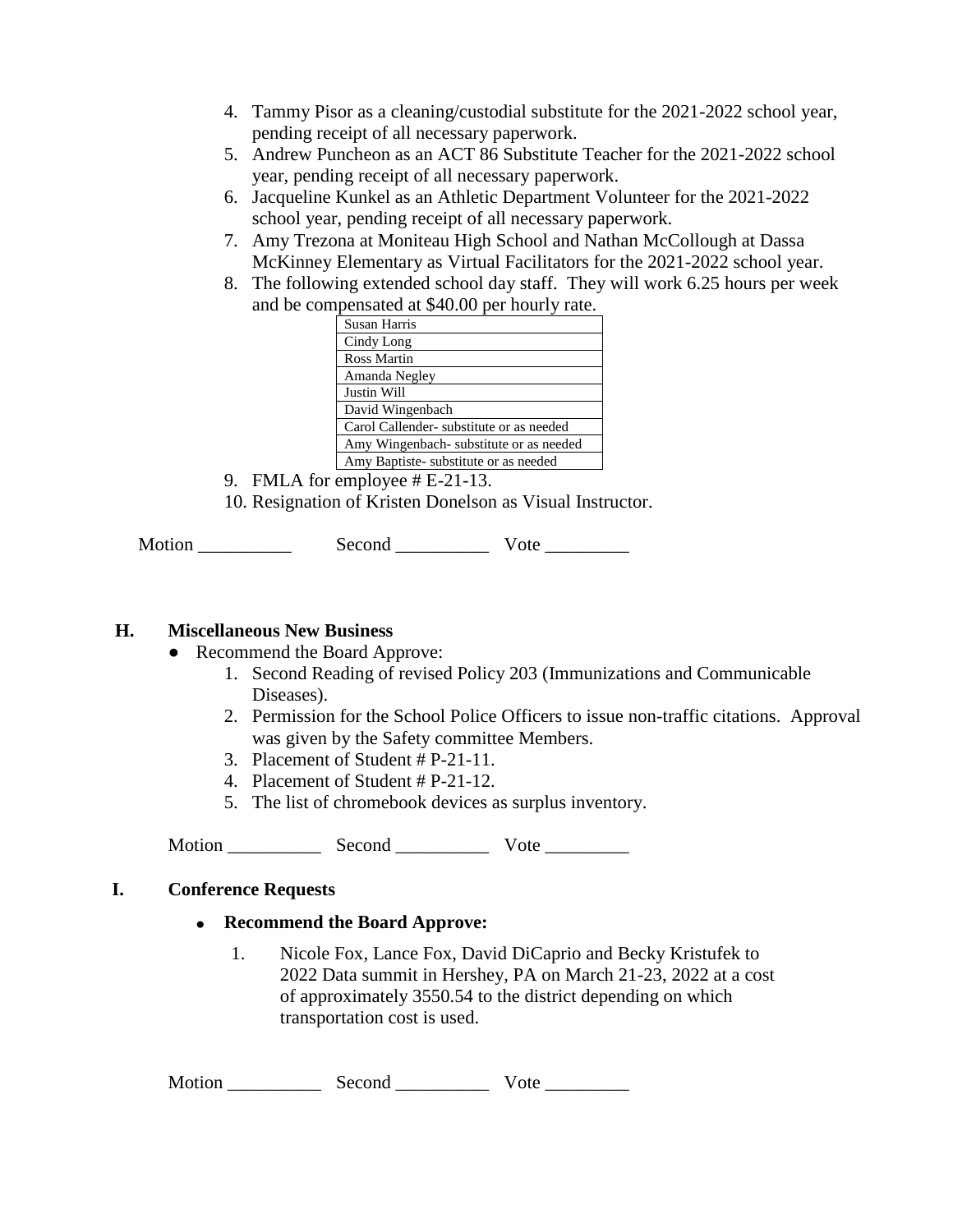# **J. Field Trip Requests**

# **Recommend the Board Approve:**

- 1. Approximately 20 decathlon students to Northwestern High School for Competition #2 on December 4, 2021 at a cost of \$1050 to the district.
- 2. Approximately 10 academic games students to Slippery Rock University Linguishtiks Competition on December 10, 2021 at a cost of \$230 to the district.
- 3. Approximately 20 decathlon students to Northwest, PA Collegiate Academy Competition #3 on January 8, 2022 at a cost of \$1050 to the district.
- 4. Approximately 12 mock trial students to University of Pittsburgh's Cathedral of Learning in Pittsburgh, PA on January 8-9, 2022 for a Mock Trial Invitational Tournament at a cost of \$800 to the district.
- 5. Approximately 16 FFA students to Demonstration Team Contest at the PA Farm Show on January 9-12, 2022 in Harrisburg, PA at a cost of \$660 to the district.
- 6. Approximately 2 band students to Slippery Rock University for District Jazz Band Auditions on January 11, 2022 at a cost of \$260 to the district.
- 7. Approximately 10 academic games students to Slippery Rock University for Presidents Competition on January 12, 2022 at a cost of \$350 to the district.
- 8. Approximately 10 academic games students to Slippery Rock University Presidents Competition on January 13, 2022 at a cost of \$400 to the district.
- 9. Approximately 3 band students to Neshannock High School on January 27- 29, 2022 for district band at a cost of \$360 to the district.
- 10. Approximately 20 competitive cheer students to PIAA State Cheerleading Championship in Hershey, PA on January 27-29, 2022 at no cost to the district, pending receipt of all chaperones and coaches necessary paperwork.
- 11. Approximately 8-12 FFA students to ACES Leadership Conference in Harrisburg, PA on February TBA: 5-6, 12-13or 19-20, 2022, at no cost to the district.
- 12. Approximately 3 band students to District Jazz Band on February 4- 5, 2022 at Slippery Rock University at a cost of \$250 to the district.
- 13. Approximately 12 academic games students to Slippery Rock University Equations Competition on February 9, 2022 at a cost of \$330 to the district.
- 14. Approximately 3 students to district choir at Farrell School District on February 10-12, 2022 at a cost of \$770 to the district.
- 15. Approximately 10 Decathlon students to regional competition at Clarion Limestone High School on February 11-12, 2022 at cost of \$720 to the district.
- 16. Approximately 20 competitive cheer students to UCA cheerleading nationals at Disney/ESPN wide world sports on February 8-15, 2022 at no cost to the district, pending receipt of all chaperones necessary paperwork.
- 17. Approximately 10 decathlon students to PAAD State Competition in Souderton, PA if the team qualifies, on March 10-12, 2022 at a cost of \$1730 to the district.
- 18. Approximately 16 FFA students to Tionesta, PA on March 17, 2022 to tour & learn about the Pennsylvania fish hatcheries and how fish are raised and stocked at a cost of \$110 to the district.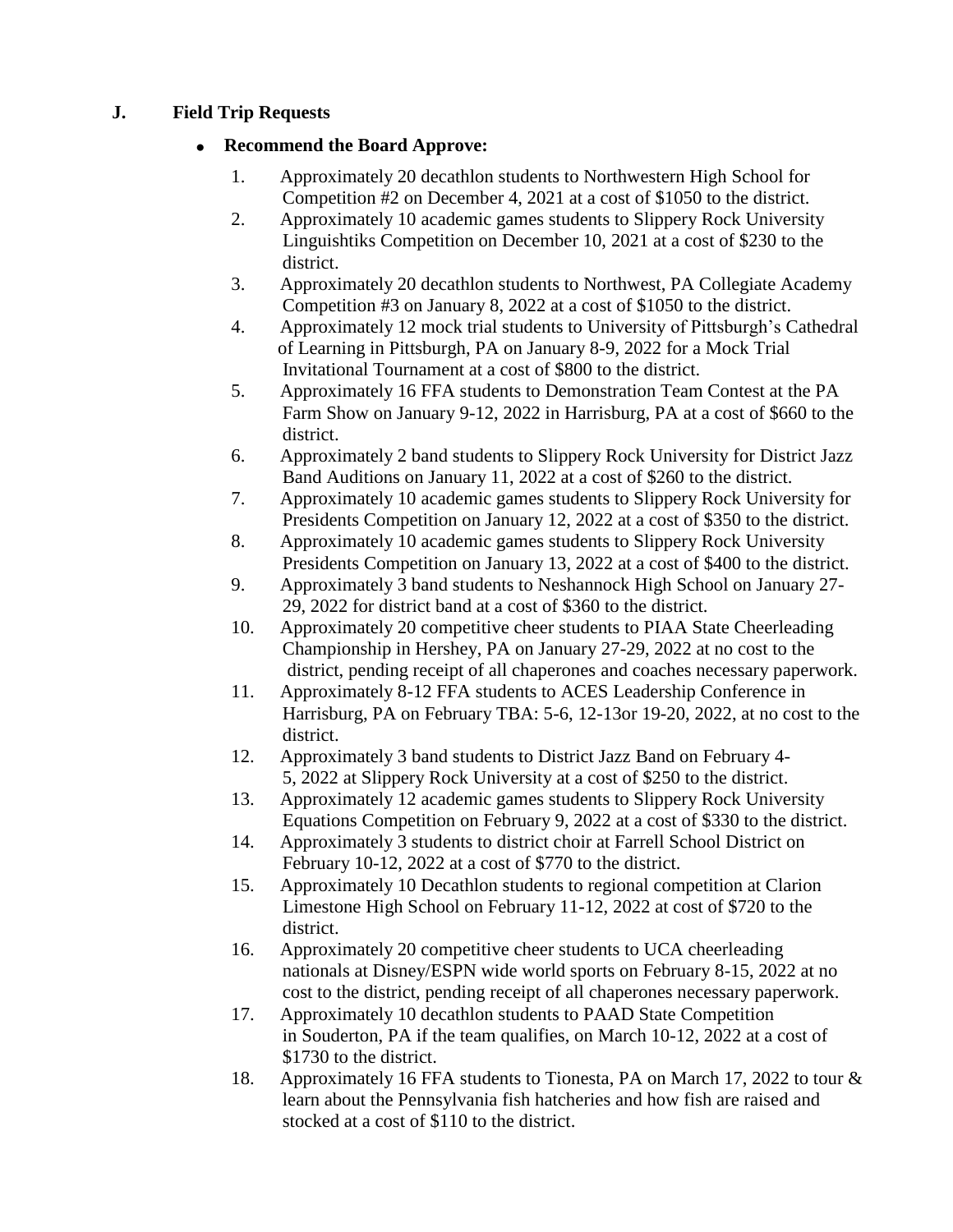- 19. Approximately 5-6 FFA students to SLLC Leadership and Legislative Conference in Harrisburg, PA on March 13-15, 2022 at a cost of \$220.
- 20. Approximately 2 vocal students to Regional Choir at Mars School District on March 24-26, 2022 at a cost of \$670 to the district.
- 21. Approximately 15-20 baseball students to Myrtle Beach, SC on March 25-29, 2022 at a cost to the district of \$330, pending receipt of all chaperones clearances.
- 22. Approximately 25 softball students to Ripken Experience, Myrtle Beach, SC on March 28-April 1, 2022 or April 4-April 9, 2022 at a cost of \$550 to the district, pending receipt of all chaperones necessary paperwork.
- 23. Approximately 3 Jr. high band students to Jr. High District Band at Greenville High School on March 29, 2022 at a cost of \$250.00 to the district.
- 24. Approximately 90 twelfth grade students to Washington DC on April 29, 2022 at a cost to the district of \$8211.00
- 25. Approximately 40 vocal ensemble students to Hershey, PA on May 6-7, 2022 at a cost of \$110 to the district.
- 26. Approximately 55 band and Dance and Drill students to Williamsburg, VA on May 19-22, 2022 at no cost to the district.

Motion \_\_\_\_\_\_\_\_\_\_ Second \_\_\_\_\_\_\_\_\_\_ Vote \_\_\_\_\_\_\_\_\_

## **K. Finance**

## **L. Superintendent's Report-** Mrs. Schnelle

## **M. Staff Communication**

| Mrs. Burdick | Mr. Greenawalt | Mrs. Bredl   |
|--------------|----------------|--------------|
| Mr. Fox      | Mrs. Fox       | Mr. Campbell |
| Mr. Thompson | Mr. DiCaprio   | Mrs. Plecher |

## **N. Miscellaneous**

**O. Public Action on Executive Session (if necessary) 8:00 p.m.**

## **Proposed Board Agenda for Regular Board Session of November 22, 2021**

**6:30 p.m. Executive Session**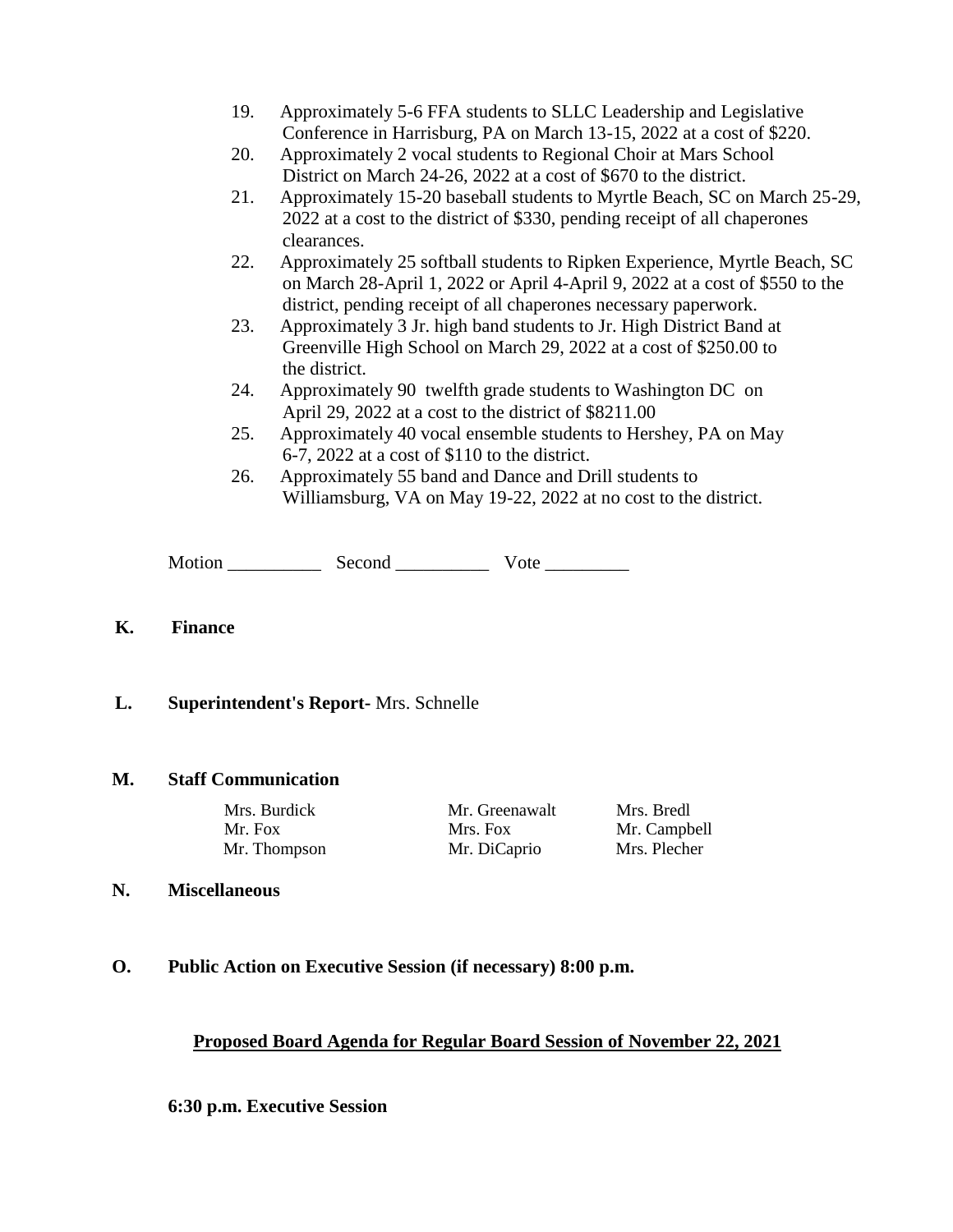**7:00 p.m.**

## **A. Call to Order**

## **B. Roll Call**

| Randy Armagost | Michael Baptiste | Mark DeMatteis |
|----------------|------------------|----------------|
| Linda Dillaman | Joann Duke       | Trixie Heck    |
| Michael Panza  | Jennifer Rottman | Matthew Zietz  |

## **B. Public Communication**

# **C. Approve Minutes – October 25, 2021 Regular Session Board Meeting and November 8, 2021 Work Session Board Meeting.**

## **D. Report of Board Sub-Committees**

Legislative Vocational/Technical Meet & Discuss Technology<br>Buildings and Grounds Act 48 Buildings and Grounds Curriculum Transportation Safety Policy Finance

Extracurricular Activities Superintendent's Evaluation

# **F. Old Business**

- **G. Personnel**
- **H. Conference Requests**
- **I. Field Trips**
- **J. Miscellaneous New Business**
- **K. Finances**
- **L. Communications**
- **M. Federal Programs Report**
- **N. Miscellaneous Report**